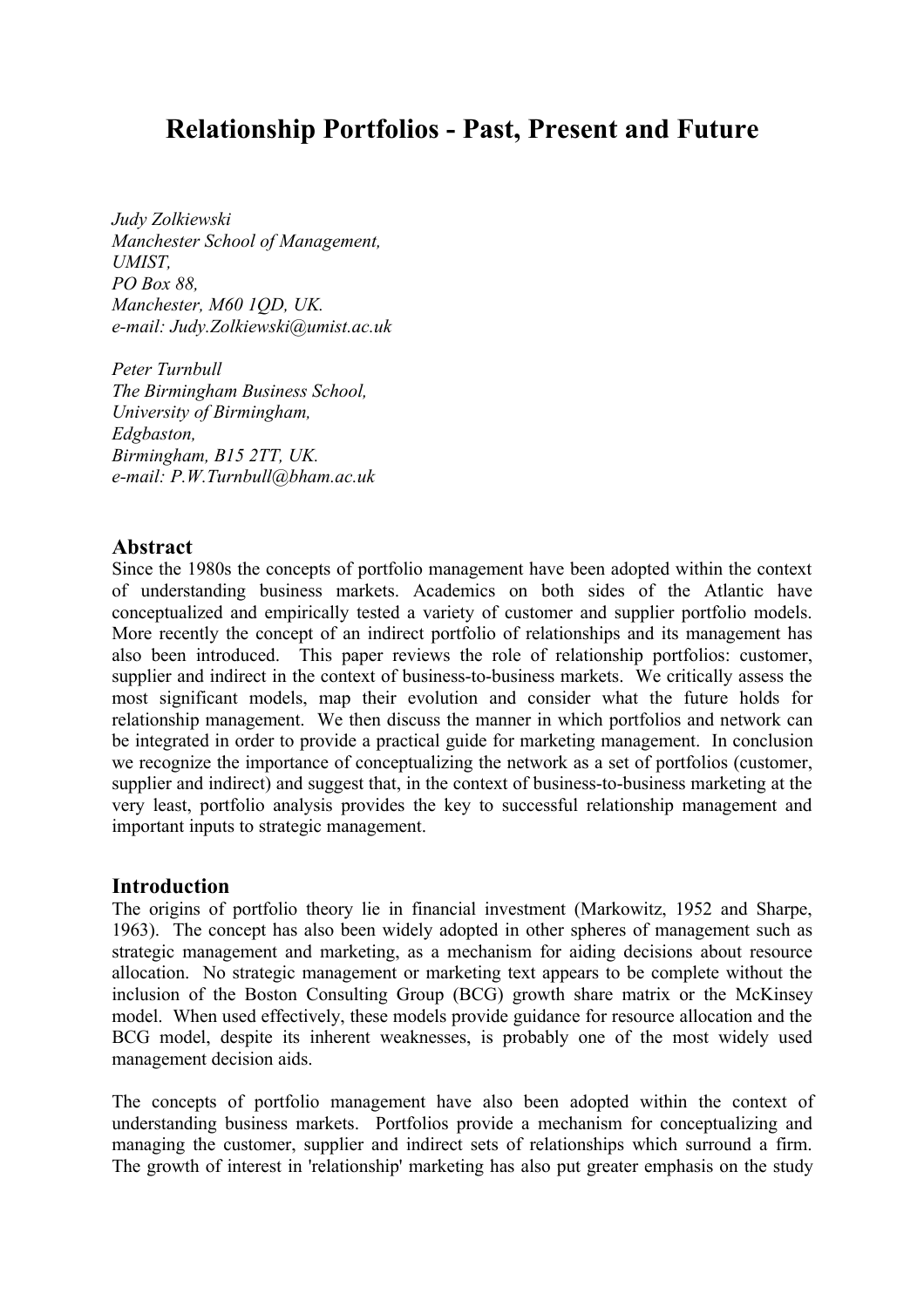of these relationship portfolios. This paper is written very much from a business marketing perspective. Specifically, because in this arena the role of relationship management is acknowledged to be critical to gaining competitive advantage (Håkansson, 1982, Turnbull and Valla, 1986, Ford, 1990, 1997 and Sheth and Sharma,1997). The paper reviews work on both sides of the Atlantic in this area. It critically assesses the significant models, maps their evolution and considers what the future holds for relationship portfolio management.

# **Relationship Portfolio Models**

The bulk of models that have been conceptualized are based in either customer or supplier relationship modelling. However, Zolkiewski and Turnbull (1999) also raised the importance of modelling the set of indirect relationships which surround a firm. (Indirect relationships are those with actors who influence the operation of the organization and can include Government (national and local), institutions such as universities and lobby groups, for example.)

The models which have been developed include both two and three-dimensional axes along with single, two and three-step analysis phases. They are listed in Table 1 below. The most significant of these models are then reviewed in the following sections.

|      | Tubic 1 Sammary 6/1 brijono models |                                  |                                                      |  |  |  |  |  |  |
|------|------------------------------------|----------------------------------|------------------------------------------------------|--|--|--|--|--|--|
| Year | <b>Customer Portfolio Models</b>   | <b>Supplier Portfolio Models</b> | <b>Portfolio</b><br><b>Indirect</b><br><b>Models</b> |  |  |  |  |  |  |
| 1982 | Cunningham and Homse               | Cunningham                       |                                                      |  |  |  |  |  |  |
|      | Fiocca                             |                                  |                                                      |  |  |  |  |  |  |
| 1983 | Campbell and Cunningham            |                                  |                                                      |  |  |  |  |  |  |
|      | Dickson (Distributor portfolio     |                                  |                                                      |  |  |  |  |  |  |
|      | <i>analysis</i> )                  |                                  |                                                      |  |  |  |  |  |  |
| 1984 | Dubinsky and Ingram                |                                  |                                                      |  |  |  |  |  |  |
| 1987 | Shapiro et al.                     |                                  |                                                      |  |  |  |  |  |  |
| 1991 |                                    | Krapfel,<br>Salmond<br>and       |                                                      |  |  |  |  |  |  |
|      |                                    | Spekman                          |                                                      |  |  |  |  |  |  |
| 1992 | Rangan et al.                      |                                  |                                                      |  |  |  |  |  |  |
| 1994 | Yorke and Droussiotis (modified    |                                  |                                                      |  |  |  |  |  |  |
|      | Fiocca model)                      |                                  |                                                      |  |  |  |  |  |  |
| 1997 | Zolkiewski<br>Turnbull<br>and      | Olsen and Ellram                 |                                                      |  |  |  |  |  |  |
|      | (composite of Shapiro et al and    |                                  |                                                      |  |  |  |  |  |  |
|      | Krapfel, Salmond and Spekman)      |                                  |                                                      |  |  |  |  |  |  |
| 1999 |                                    | Zolkiewski and Turnbull          |                                                      |  |  |  |  |  |  |
|      |                                    |                                  |                                                      |  |  |  |  |  |  |

*Table 1 Summary of Portfolio Models*

# *Fiocca (1982) Two-Step Customer Portfolio Analysis*

Fiocca (1982) proposed a two-step customer portfolio analysis, see Figure 1, and argued that the selling organization should firstly analyze customers at a general level, according to the strategic importance of, and the difficulties in, managing the relationship with each customer (account). The second step of analysis requires another two-dimensional matrix to be constructed for the key accounts identified in step 1, with the customers ' business attractiveness' on one axis and the 'strength of the supplier customer relationship' on the other.

Fiocca (1982) suggests a number of mechanisms for assessing the proposed axes: 'Difficulty in managing the customer' is a function of the level of competition for the customer, customer buying behaviour and the characteristics of the product bought by the customer. 'Strategic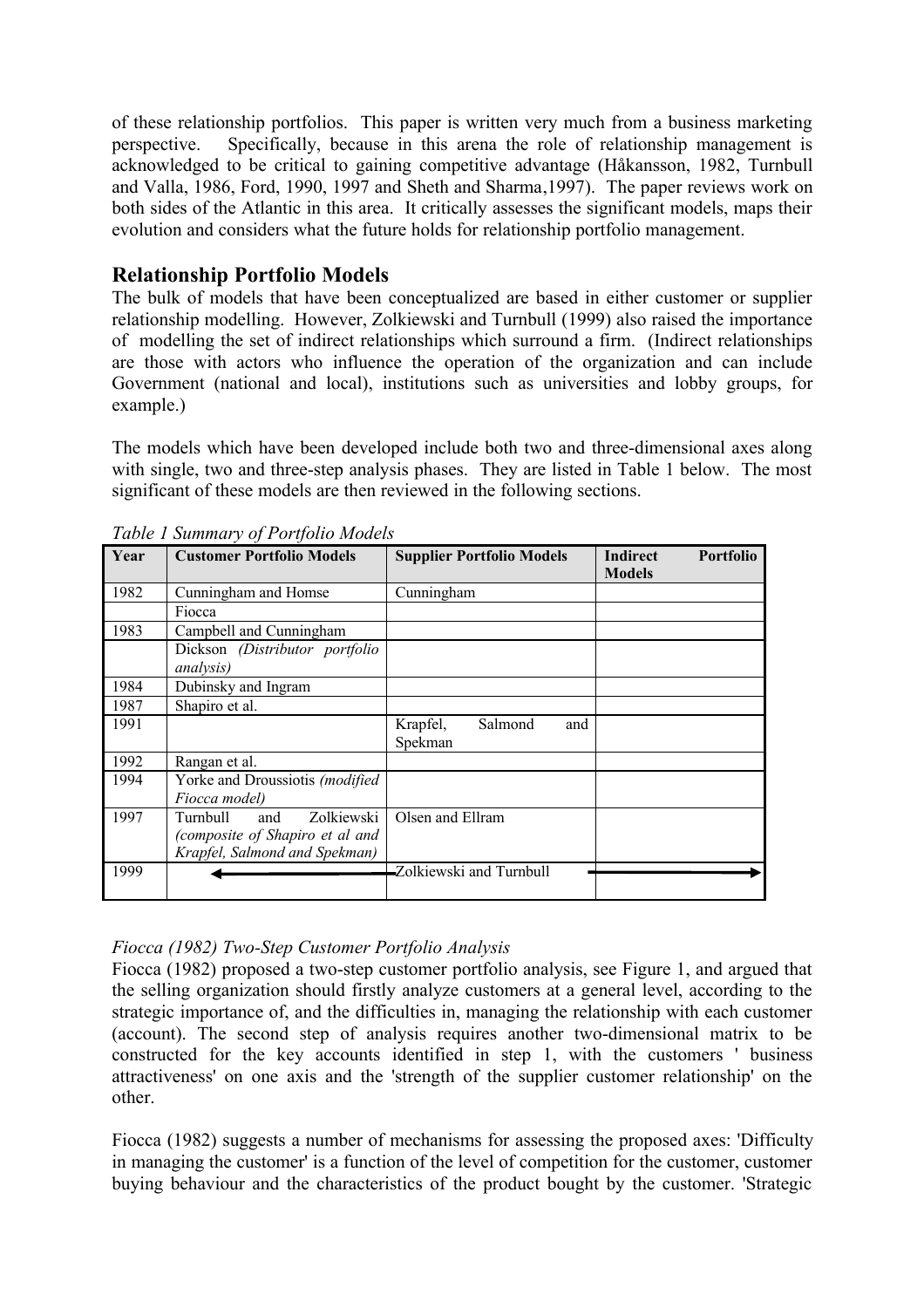importance' is determined by the value/volume of purchases, the potential and prestige of the customer, customer market leadership, and the overall desirability to the supplier in making strategic improvements and adaptation to customer specifications. This mixture of subjective and actual values makes these calculations difficult especially when the main point of using such analysis should be to produce data which can be used for comparison. 'Business attractiveness' is determined by considering a number of factors that are related to the customer's market (growth rate, competition, maturity, changes in the environment, etc.) and the status/position of the customer's business within the market. Such calculations are particularly difficult to assess and Fiocca (1982) does not take into account factors which can be critical in doing business internationally such as distance and cultural factors. The strength of supplier/customer relationships is again measured by applying a mix of objective, judgmental or subjective factors: length of relationship, importance of the customer, friendship, co-operation in product development, social distance, etc.

A criticism of the Fiocca (1982) model put forward by Yorke and Droussiotis (1994) is that it does not recognize the importance of considering customer profitability and, in fact, simply assumes that different cells can be associated with different levels of profitability. This assumption that customers are profitable simply because management perceive them to be was identified by Turnbull and Zolkiewski (1997) as a general problem in much analysis. In reality, customers were often found to be not as profitable as managers believed them to be (once full account was taken of real selling costs).

These reservations have been confirmed by Turnbull and Topcu (1994) who tested the Fiocca (1982) matrix using detailed case study data from a Turkish industrial minerals manufacturer. They identified a number of problems with data calculation. Firstly, the axes scales (high and low; high, medium and low; and, strong, medium and weak) tend to be subjective. Secondly, they used different interpretations of 'Difficulty in Managing the Account' (one based upon the amount of problem solving needed and the other based upon relative service requirement) and 'Relative Buyer Seller Relationship' (where they used Ford's (1982) life-cycle stages as a proxy measure). Finally, they used a proportion of sales revenue to indicate the strategic importance of the customer. This is questionable because there are many other factors which can contribute to strategic importance, such as technical leadership, which need consideration.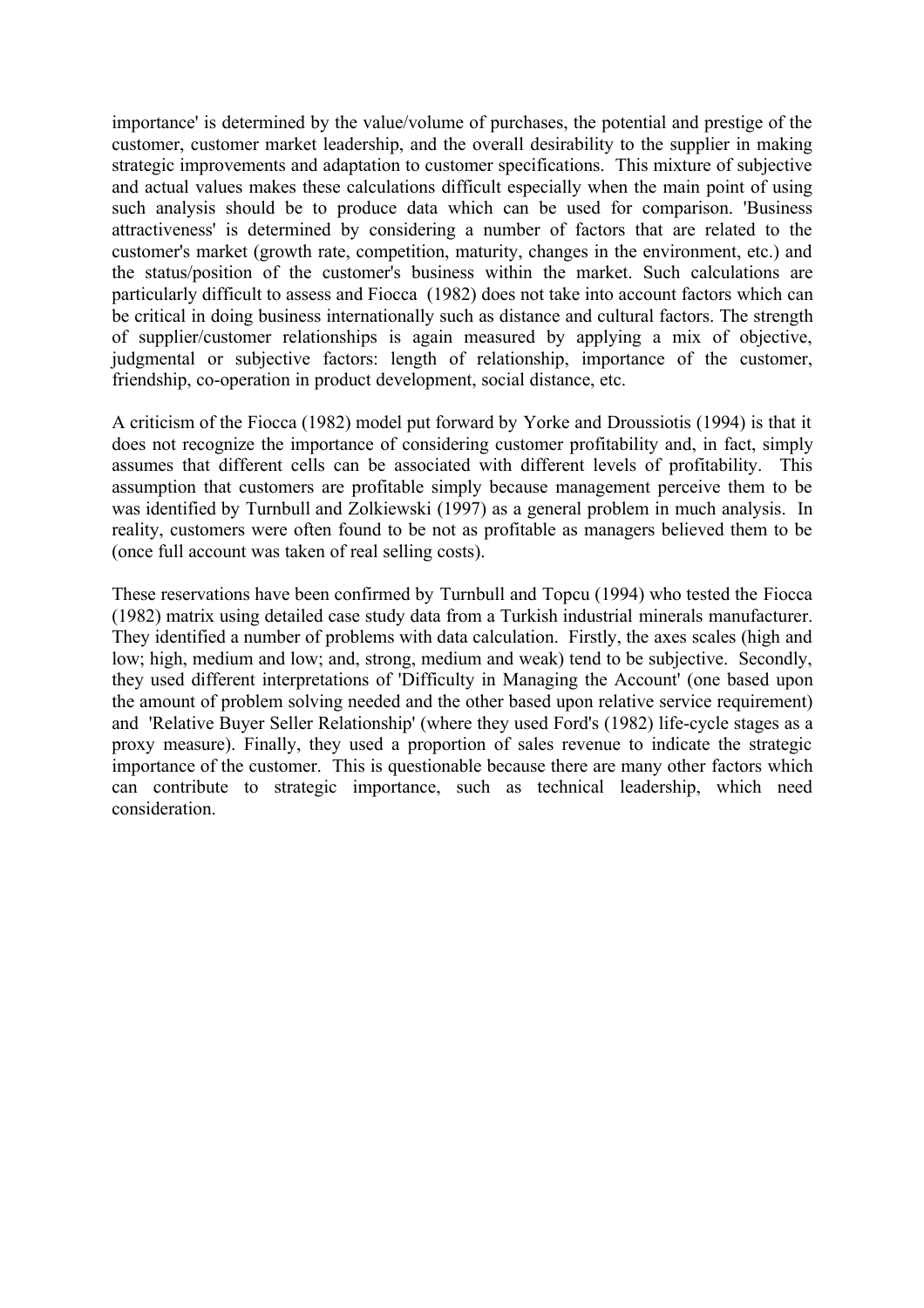*Figure 1, Two-Step Customer Based Portfolio Analysis (Fiocca, 1982, page 56)*

**Step 1:**





|                                                               | High   | 3      | $\overline{2}$ |      |
|---------------------------------------------------------------|--------|--------|----------------|------|
| <b>Customer's</b><br><b>Business</b><br><b>Attractiveness</b> | Medium | 6      | 5              | 4    |
|                                                               | Low    | 9      | 8              | ┑    |
|                                                               |        | Strong | Medium         | Weak |



Not surprisingly, Turnbull and Topcu (1994) found that the use of different measures for each of the two dimensions, suggested by Fiocca (1982), resulted in significant disparities in 'categorization' of customers. This was particularly marked in relation to the definition of non-key customers. However, they demonstrated that a number of non-key customers required disproportionately high levels of service from the supplier. It could also be postulated that some of the key customers were not receiving enough service. They also demonstrated that the matrix provides a great deal of valuable information which managers should consider when forming strategy.

Yorke and Droussiotis (1994) also undertook an empirical study to test and develop the Fiocca (1982) matrix using a Cypriot textile agency. They used the following variables to construct the first step of the portfolio: account potential, future capacity expansion, links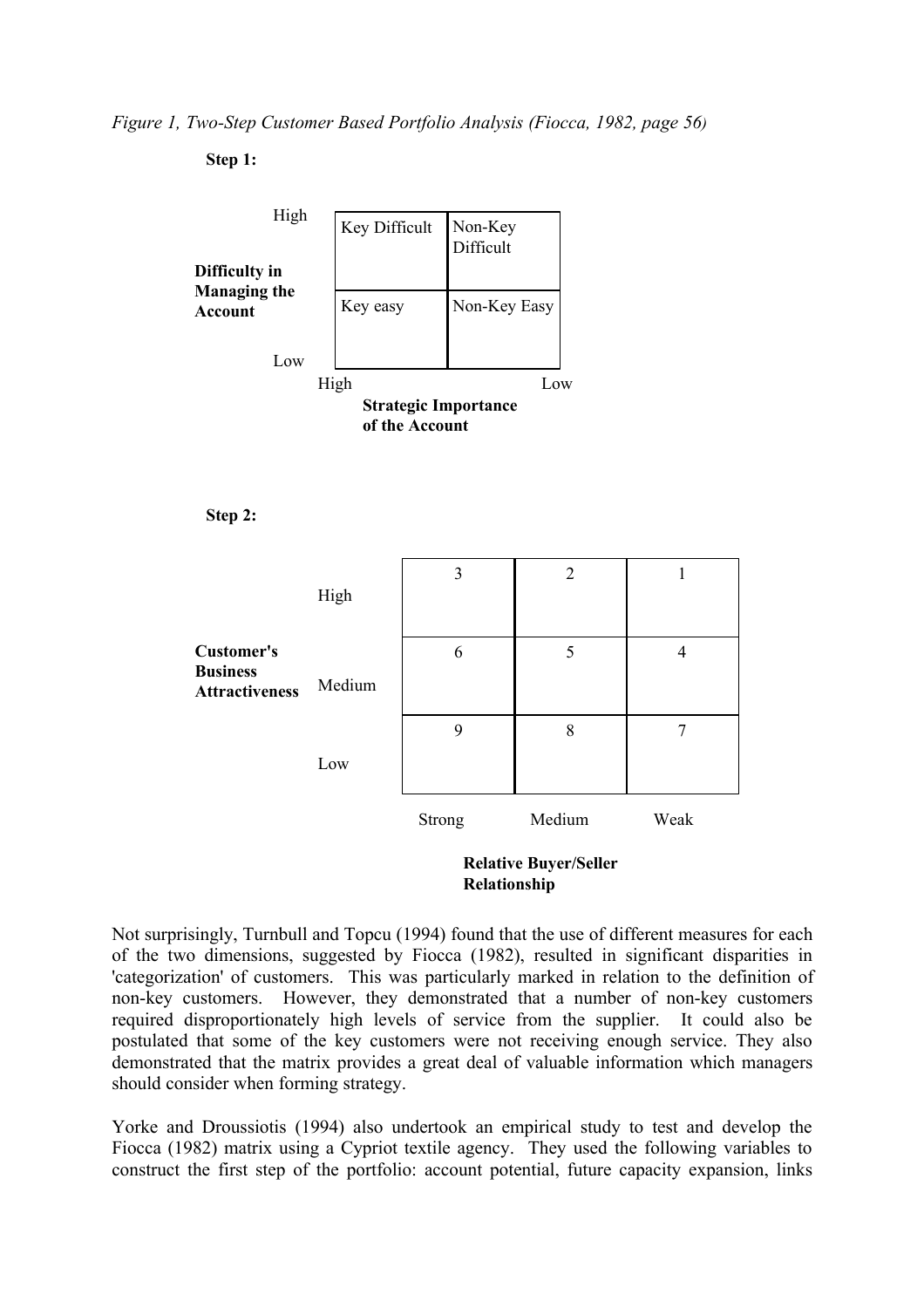with export markets and account prestige were used to calculate *Strategic importance of the account*; and degree of competitor entrenchment, payment problems, claims put forward and buying behaviour were used to calculate *Difficulty in managing the account*. They also developed Fiocca's (1982) model by introducing 'weighting' of the variables. While these variables are all important, they again exhibit the inherent problem of having a subjective element, which could cause problems when actually undertaking the analysis. Yorke and Droussiotis (1994) found a reasonable scatter of accounts on the Fiocca (1982) matrix and then proceeded to a second stage of analysis of two key customers as suggested by the Fiocca (1982) model. However, they undertook their analysis using two dimensions which were different from those suggested by Fiocca (1982): *customer profitability* and *perceived strength of the relationship*.

Customer profitability was calculated by taking the revenue from that customer (gross value of sales minus the commission paid) and subtracting from it direct costs, pseudo-direct costs (those costs which could be attributed to groups of similar customers and therefore apportioned accordingly) and indirect costs. When the profitability of each customer was calculated they found that about 20 per cent of customers accounted for 80 per cent of profits.

Perceived strength of the relationship was calculated using the variables: technical ability, experience, pricing requirements, speed of response, frequency of contact, degree of cooperation, trust, length of relationship, friendship and management distance (frequency of contact). Their analysis of two key customers showed that while both were profitable, the company were currently not supplying even half of the customers' requirements and could potentially significantly increase their own net revenues. Yorke and Droussiotis (1994) suggest that such an analysis can be especially useful if strength of relationship is assessed vis-à-vis that of competitors.

This empirical test of customer analysis is interesting, but it is also problematic in a number of respects; it was conducted over a very short timescale (two months) and the authors recognize that it may not be representative of the usual situation in the industry and the company. This issue of timescale of analysis is very important; what is the most appropriate analysis period? In reality it will vary from industry to industry and market to market, with high technology companies perhaps needing to assess customer profitability quarterly while other industries probably need to consider it as part of their yearly planning cycle. Secondly, the way indirect and direct costs are allocated raises important questions; very often it is not easy to simply apportion management time and costs or even sales time and costs to a particular customer or contract.

#### *Campbell and Cunningham (1983) Three-Step Portfolio Analysis*

Based upon Cunningham and Homse 's pioneering work (1982), Campbell and Cunningham (1983) proposed a three step portfolio analysis strategy for marketing management. They see their emphasis on developing effective relationship management of customers as a challenge to the ideas of Porter (1980) who they suggest emphasizes the need to counteract customers' buying power. Using a case study of a major packaging supplier, they suggest a three step analysis using two variables at each stage.

The first step focuses on the nature and attractiveness of the customer relationship using customer life cycle stage on one axis and various customer data on the other. The customer life cycle stage is divided into tomorrow's customers, today's special customers, today's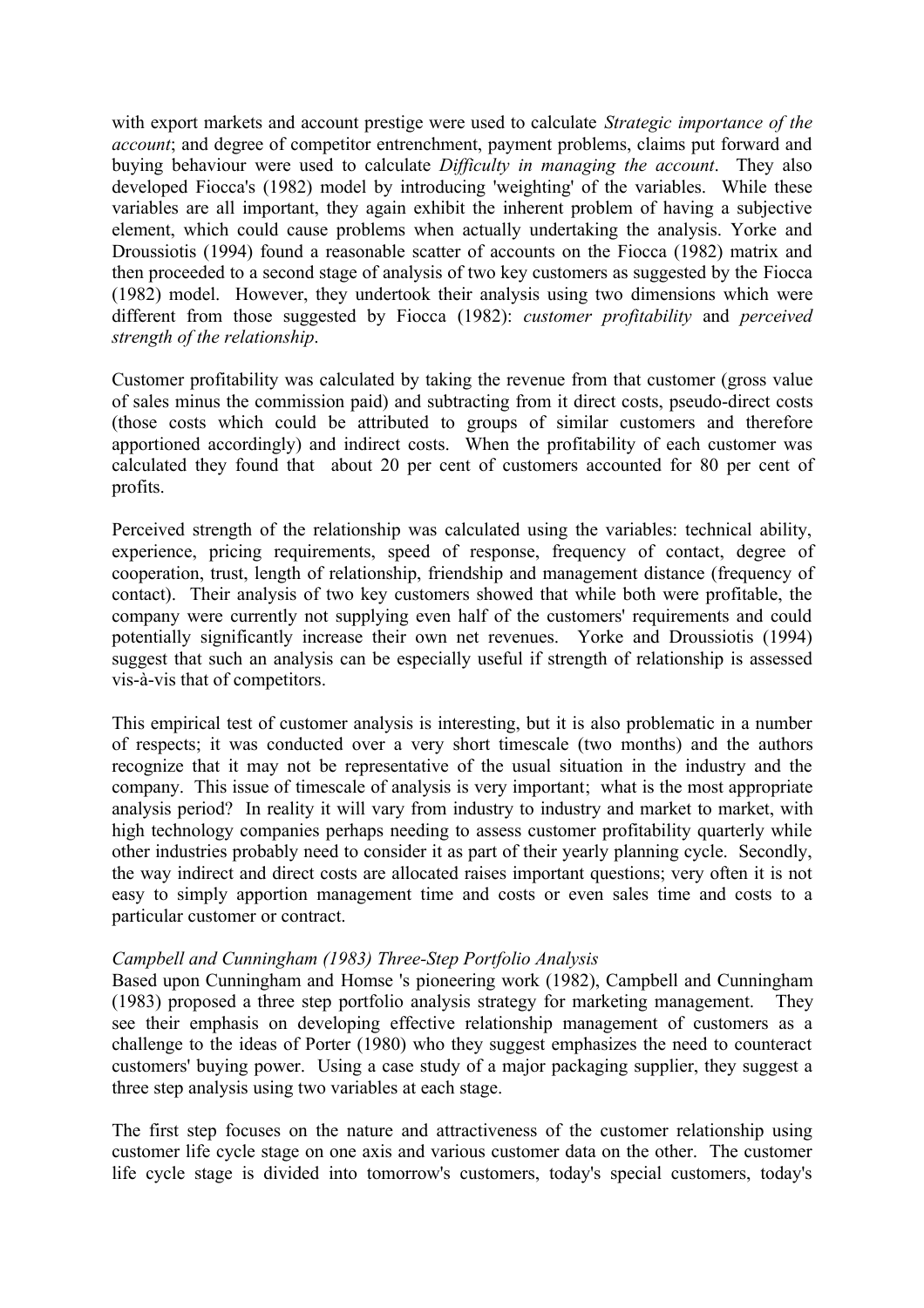regular customers and yesterday's customers. The other dimension of analysis is multivariate, involving sales volume, use of strategic resources, age of relationship, supplier's share of customer's purchasers and profitability of customer to supplier. They believe that this type of categorization will facilitate the understanding of how

"*strategic resources, which will ensure the future health of the business, are allocated among customers*" (Campbell and Cunningham, 1983, page 374).

Two major problems arise in respect of this approach. Firstly, the conceptual validity and practicality of using a life cycle approach to customer analysis can be challenged. Secondly, the choice of appropriate variables for analysis can be difficult; obtaining the required data on the variables can also present major problems, as often companies do not have such data available.

The second step of analysis focuses on the customer's own performance as an important aspect of customer portfolio planning. Thus, the customer's share of its own market is combined with the customer's demand for the supplier's product and is used to produce a second two-by-two matrix classification as shown in Figure 2. The various customers are represented by a circle which is indicative of volume of purchase, this circle can then be sliced to show the volume purchased from the supplier and the supplier's competitors.

*Figure 2 Power balance in Buyer/Seller Relationships (Campbell and Cunningham, 1983, page 376)*



Campbell and Cunningham (1983) believe that this type of analysis will allow management to better assess opportunities and threats. However, they note some of the inherent weaknesses in this type of analysis: should a whole product range or individual products be used and where do you draw the boundaries of the segment - domestically or internationally? Additionally, we would suggest that this type of analysis is complicated by another problem: how often in business-to-business marketing situations are there accurate figures for market share available; companies often do not have accurate figures for their own market share let alone the ability to collect this data from all but their closest customers (and this assumes that these customers have the data). Another potential difficulty arises from how the product is used by the customer; if it is utilized in the customer's final product, then this type of estimation is inherently useful though difficult. However, if capital goods or service are being supplied then the estimations are unlikely to be as meaningful.

The third, and final, step involves the selection of the key customers for analysis. Another two-dimensional grid is proposed for this stage with growth rate of customer's market (high, medium, low and decline) on the vertical axis and competitive position (relative share of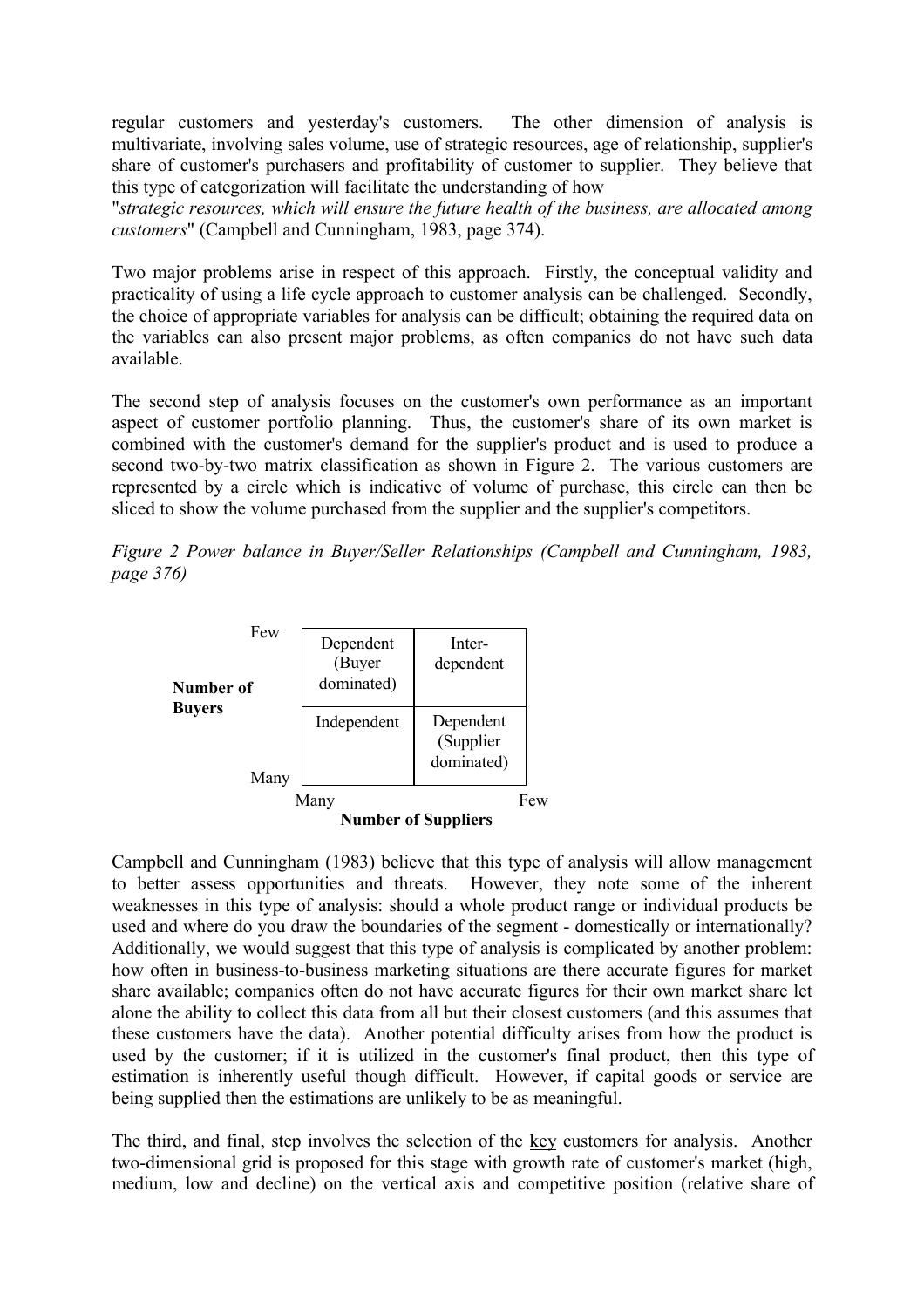customer's purchases) on the horizontal axis. Companies are placed on the matrix and represented by a circle that represents their sales volume. Campbell and Cunningham (1983) acknowledge that such a matrix provides useful information on key customers but that it can be easily misunderstood if one customer consumes a major part of the suppliers output (that customer could easily appear to be the only key customer). Again, we would suggest that this type of analysis will be problematic due to lack of accurate data about customer's true market positions.

However, such a framework provides a useful conceptual starting point for undertaking strategic analysis of an organization's customer portfolio. It was also one of the first approaches to recognize the need for organizations to attempt detailed analysis on a customer-by-customer basis.

#### *Shapiro et al. (1987) Customer Classification Matrix*

Shapiro et al. (1987) in developing a customer classification matrix (Figure 3) focus on customers as profit centres. Three variables - costs to suppliers, customer behaviour and management of customers - were used to investigate the profit dispersion of the customer portfolio. Four types of costs - presale, production, distribution and postsale service costs were used to define the cost to serve axis. Combining this calculation with the net price charged they found that such analysis identified a wide range of profit margins both by customer and type of product sold. Figure 3 shows the 'labels' which Shapiro et al (1987) ascribe to customers in each quadrant of the matrix, each type representing different profit contribution profiles.

*Figure 3 Customer Classification Matrix (Shapiro et al., 1987, page104)*



Shapiro et al (1987) suggest that many suppliers believe that if they analyze the breakdown of their accounts most accounts will fall into the 'carriage trade' and 'bargain basement' quadrants. Yet, when analysis is actually performed, it will usually show that over half a suppliers' accounts fall into the 'passive' and 'aggressive' quadrants.

They also observe that the position of any one account is likely to change over time, often starting in the 'carriage trade' segment and migrating towards another segment. They argue that this dispersion of customer profitability can be managed by following an action plan, which involves: repeated analysis, pinpointing costs, preparing profitability dispersions, focusing strategy and providing support systems. However, they leave the interpretation of low and high values to the discretion of the analyst, which could cause difficulty when comparable data sets are required, especially if management make subjective judgements as to these values.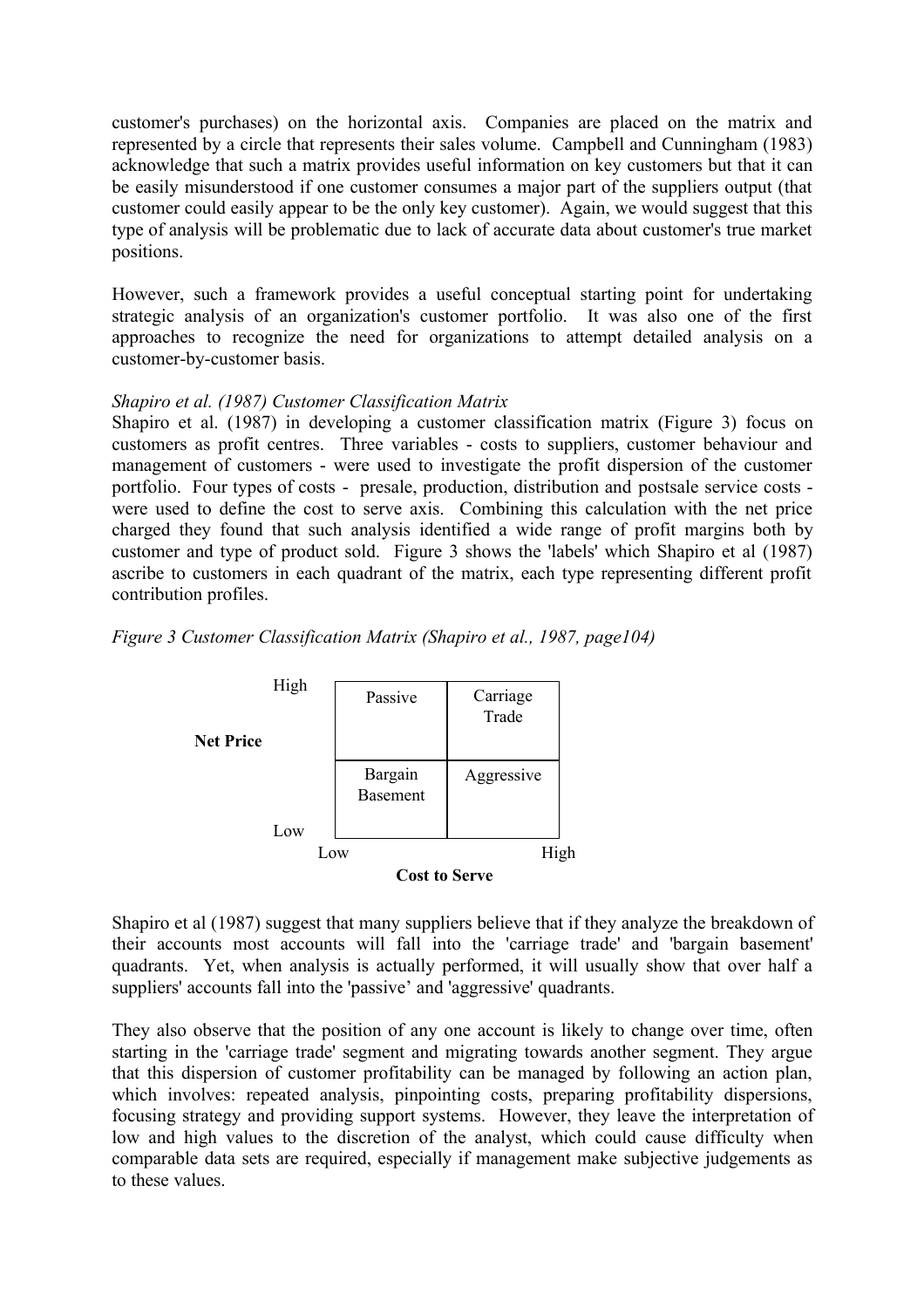Despite these reservations, this classification matrix can be useful, as shown by Rangan, Moriarty and Swartz (1992). They further developed the approach and demonstrated that the grid can be successfully used to segment customers in mature industrial markets. Turnbull and Zolkiewski (1997) also tested this matrix using a case study of a UK-based Computer Systems house and identified a scatter of customer projects across the matrix. They also found that management in the company studied did not make any efforts to calculate the presale and postsale costs for individual projects or customers. This finding supports Shapiro et als' (1987) postulation that managers do not know the real cost to serve individual customers and that presale and postsale costs can form a significant percentage of costs.

This matrix provides a more refined mechanism for calculating customer profitability than other models, such as Yorke and Droussiotis (1994) and Dubinsky and Ingram (1984). For instance, Dubinsky and Ingram (1984) calculate *present profit contribution* as follows:

contribution margin = (net sales to a particular customer - cost of goods sold)/(gross margin direct selling expenses of salesperson)

And contrast it with *potential profit contribution*. Their calculations do not take into account ongoing maintenance/support costs nor do they seem to cater for R&D.

However, the manner in which pre and postsale costs are recorded can prove to be extremely difficult to implement in a technically complex product context. The amount of time spent by R&D staff, sales engineers, managers etc., can be difficult to determine exactly or even approximately, especially if the relationships are long term. Also, the manner in which costs such as R&D and the preparation of detailed bids are apportioned is complex, as these costs are often directed towards the needs of both existing and potential customers. Regardless of the difficulties associated with calculating cost to serve, Turnbull and Zolkiewski (1997) believe it is essential that the cost to serve values are given due consideration by management, as they can give very important indications as to the true profitability of either individual projects or the overall profitability of different customers.

Turnbull and Zolkiewski (1997) also found, as had Shapiro et al (1987), that the contribution of some of the customer projects were not where the management in the company concerned predicted and discuss the wider implications of using such a matrix. For instance: what is the optimum spread of customers on the matrix? Additionally, if an interactive perspective is taken, it is also interesting to contemplate if different buying departments in a customer organization (e.g. new projects and service and maintenance) can be placed in different grid positions at any one point in time. Such a view may be particularly pertinent when considering industrial relationships, where the links between buyer and seller are many and complex and set-up costs are high. In such circumstances it can only be expected that, when different operational groups are responsible for buying services, if the buyers change, or if the relationship has time to develop (perhaps even to a new stage), different behaviour is quite likely to be exhibited.

#### *Krapfel, Salmond and Spekman (1991) Supplier Classification Matrix*

Krapfel, Salmond and Spekman (1991) also use a portfolio approach to analyse customersupplier relationships and propose a relationship classification matrix based upon the concepts of 'relationship value' and 'interest commonality'. This matrix is illustrated in Figure 4. They suggest that relationship management style should be varied according to the perception of power and interest commonality.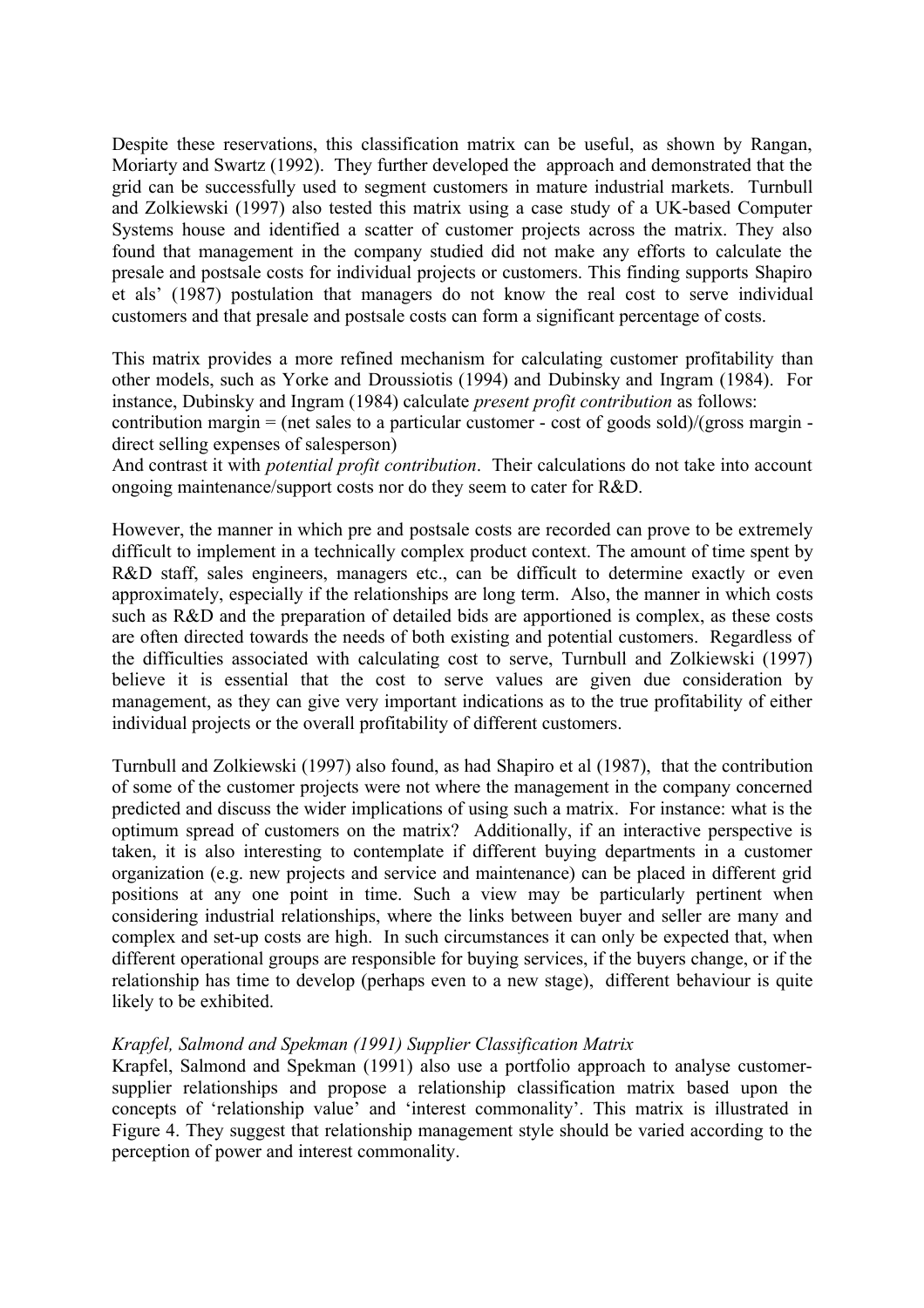

Krapfel, Salmond and Spekman (1991) define relationship value as "*a function of four factors: criticality, quantity, replaceability and slack.....*

 $RV_i = f(C_i, Qi, Ri, Si)$ 

 $RV<sub>i</sub>$  is the value of the relationship to the seller

- Cj is the criticality of the goods purchased by the buyer
- Qj is the quantity of the seller's output consumed by this buyer
- Rj is the replaceability of this buyer (i.e. the switching cost of accessing other buyers)
- Si is the cost savings resulting from the buyer's practices and procedures" (page 26).

Turnbull and Zolkiewski (1997) also tested the Krapfel, Salmond and Spekman (1991) matrix. They used a customer-supplier perspective and utilized data from the same UK-based Computer Systems house as used in the test of the Shapiro et al (1987) matrix. They note that relationship value is 'softer' or more judgmental than the more specific cost data proposed by Shapiro et al (1987) and requires certain assumptions to be made as described in detail by Zolkiewski (1994), e.g. what value ca be described as high. Also, because the customer relationships being studied were long-term they were all classified as having a high interest commonality (they were all either repeat or follow-on purchases).

Consequently, Turnbull and Zolkiewski (1997) found that the customers were only positioned in two of the quadrants of the matrix (partner and friend). They suggest that because, in this situation, long term relationships are the norm they may have interpreted interest commonality in an inappropriate manner. However, they re-examine Krapfel, Salmond and Spekman's (1991) definition:

"*Interest commonality reflects an actor's economic goals and their perception of the trading partner's economic goals. When buyer and seller economic goals are compatible, interest commonality is high, and vice versa*" (page 26)

and conclude that when a holistic analysis of a total business environment is needed, interest commonality may well make a valuable contribution to the analysis. They also suggest that it is perhaps more pertinent when used in supplier analysis than in customer portfolio analysis.

#### *Olsen and Ellram (1997) Supplier Portfolio Analysis*

In synergy with the ideas proposed by the early advocates of relationship portfolio management, Olsen and Ellram (1997) proposed a three-step analysis of supplier relationships. The first step they propose involves a portfolio analysis of the company's purchases which is based upon a two-by-two matrix. Their proposed axes are: difficulty of managing the purchase situation (includes product, supply market and environmental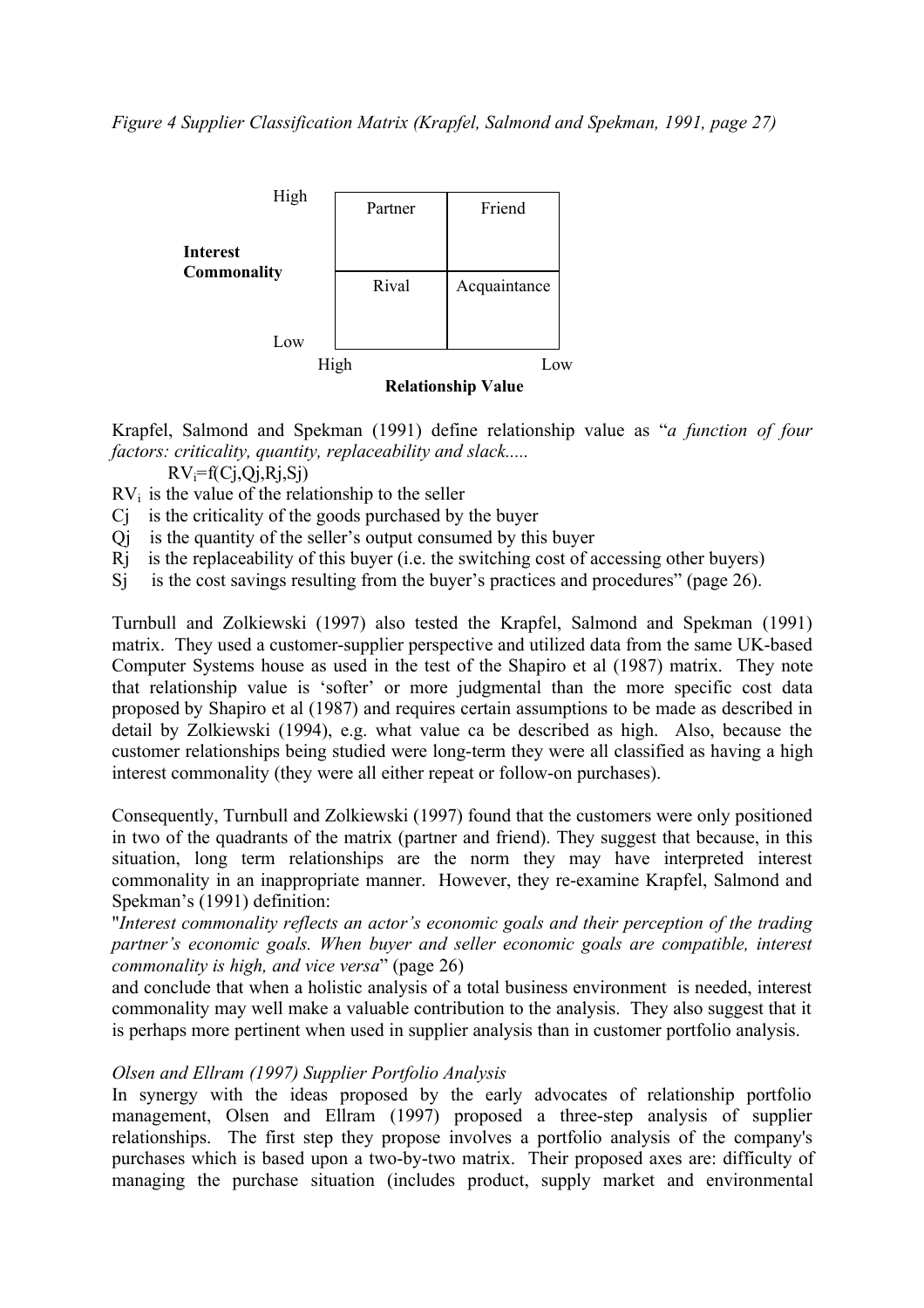characteristics) and strategic importance of the purchase (includes competence, economic and image factors). They then make suggestions about how to manage the relationships in each of the four quadrants. For instance, they suggest that relationships which are classified as 'non-critical' (easily managed purchase situation and low strategic importance) need to be consolidated and standardized, in order to reduce the number of suppliers and duplicate products. However, surely this strategy is an overall aim regardless of the position of the purchase on this model. It could be argued that this is the area which needs the least attention when first beginning to rationalize or manage the purchasing situation.

The second stage of Olsen's and Elrram's strategy comprises an analysis of the actual supplier relationships. Another portfolio model is proposed for this purpose. This is a three-by-three matrix with high, medium and low as the categories on each axis. This time the axes represent relative supplier attractiveness (includes financial and economic, performance, technological, organizational, cultural and strategic and other factors) and strength of relationship (includes economic factors, character of the exchange relationship, cooperation between buyer and seller and distance between buyer and seller). They also suggest that the portfolio representation could be enhanced by representing each relationship with a circle, the size of which indicates the current allocation of resources to that relationship. However, they do not indicate what they mean by resources. Are they only considering financial allocation? Or are they including the more subjective notion of management time etc.? These portfolios also do not allow for factors such as technical synergy and access to otherwise closed markets, etc.

The final stage involves a comparison of the two matrices and based upon this comparison, the development of appropriate action plans.

Unfortunately they do not test this approach empirically. If they had done so, they may have been able to confirm whether the weaknesses they suspect (such as the difficulty in preparing the data for the complex dimensions they propose) occur in reality.

#### *Turnbull and Zolkiewski (1997) Three-Dimensional Customer Classification Matrix*

Following their analysis based upon the Shapiro et al (1987) and Krapfel, Salmond and Spekman (1991) matrices, Turnbull and Zolkiewski (1997) proposed a **three-dimensional** basis for customer portfolio analysis, as illustrated in Figure 5. This proposal resulted from a consideration of the differences in the nature of the matrix axes (i.e. the variables being used), with the Shapiro et al (1987) axes being relatively easy to measure while the Krapfel, Salmond and Spekman (1991) axes are much more subjective. They argue that threedimensional analysis based upon cost to serve, net price and relationship value is appropriate when segmenting the customers of any firm. Simply because such an analysis provides a more comprehensive overview than can be gained from using two variables. They use these variables to analyze the case study data (from the Computer Systems House which was used to test the Shapiro et al (1987) and Krapfel, Salmond and Spekman (1991) matrices) and suggest that this three-dimensional approach is much more beneficial as a strategic planning aid because it provides a more refined set of analysis criteria.

Using three-dimensional analysis allows a more refined customer classification in terms of dimensions of analysis and number of classifications. For example, in this case eight classifications are possible - compared to the four groups in the two-by-two matrices - see Table 2 below.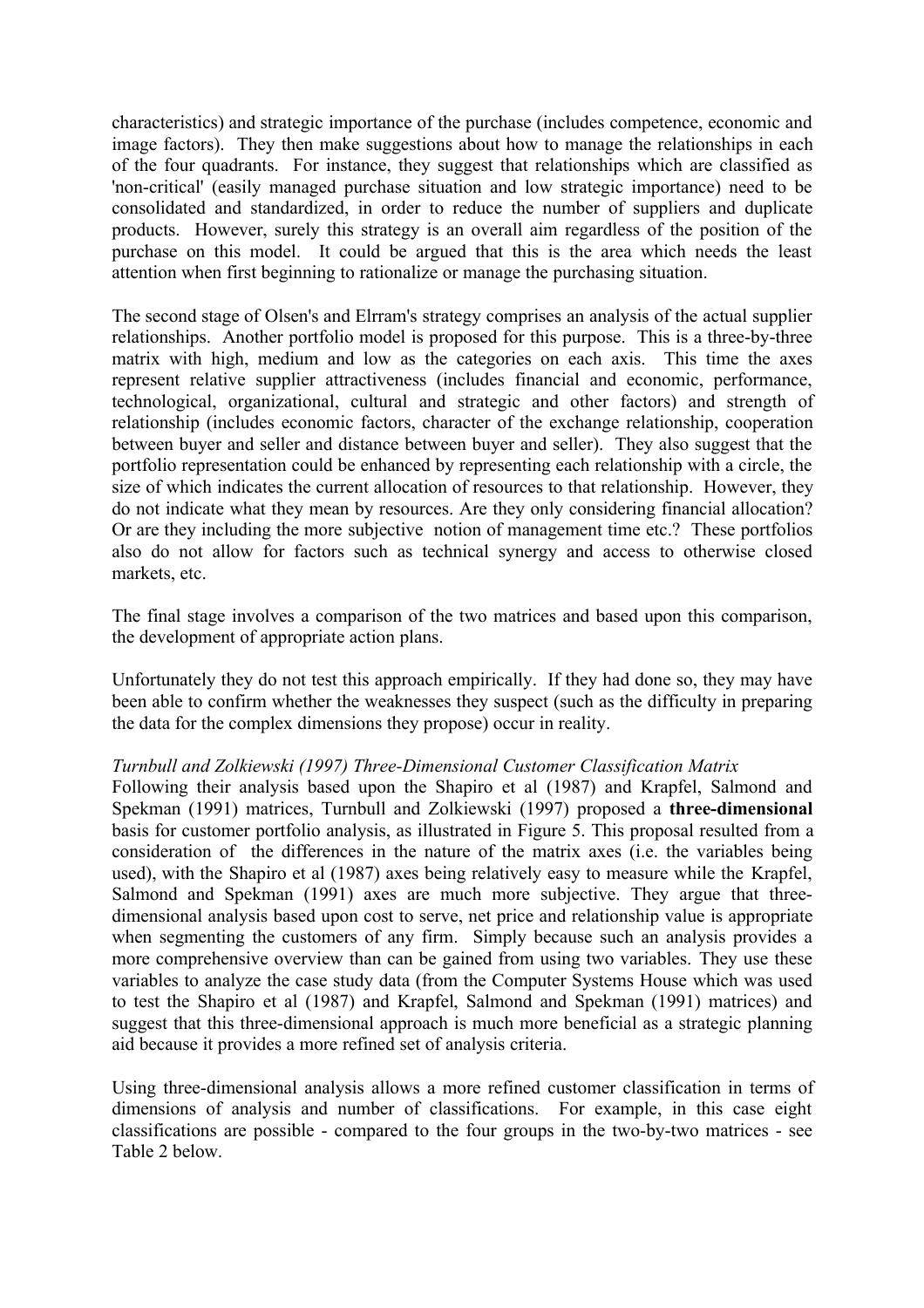| <b>Relationship Value</b> | <b>Net Price</b> | <b>Cost to Serve</b> |
|---------------------------|------------------|----------------------|
| Low                       | Low              | Low                  |
| Low                       | Low              | High                 |
| Low                       | High             | Low                  |
| Low                       | High             | High                 |
| High                      | Low              | Low                  |
| High                      | Low              | High                 |
| High                      | High             | Low                  |
| High                      | High             | High                 |

*Table 2 Segments of the Turnbull and Zolkiewski Matrix*

These eight segments provide a mechanism for combining hard data (profitability of customers) with more judgemental data (relationship value). Managers can then assess customers in light of these findings and determine which relationships need developing and/or maintaining and which, if any, need to be broken. Initial analysis would suggest that customers/relationships which have a high value and net price combined with a low cost to serve are the most attractive and, those with low relationship values and net prices combined with a high cost to serve are least attractive. It is imperative, however, that such analyses of relationships are not a unique process. The most informative data will be that which monitors the positions of customers/relationships over time, for instance can high net price be maintained over time (Shapiro et al (1987) and Turnbull and Zolkiewski (1997) both observe such migrations). The manager will then need to consider the investments in relationships which are needed to maintain the status quo.

It is unfortunate that the case study used by Turnbull and Zolkiewski (1997) was not extended to cover all the proposed customer matrices. Such an analysis would probably have provided much stronger evidence for their choice of axes. However, it is clear from Turnbull and Topcu's (1994) and Yorke and Droussiotis's (1994) analysis of the Fiocca (1982) model, that his axes are much more difficult to use in terms of provision of replicable and comprehensive data (they are almost too subjective). This lends support to the choice of axes made by Turnbull and Zolkiewski (1997), where net price is obviously an extremely important factor; cost to serve calculations - presale, production, distribution and postsale costs - ensure that due consideration is given to **all** aspects of the product development and selling process; and, relationship value allows judgemental data (management intuition) to be included in the analysis.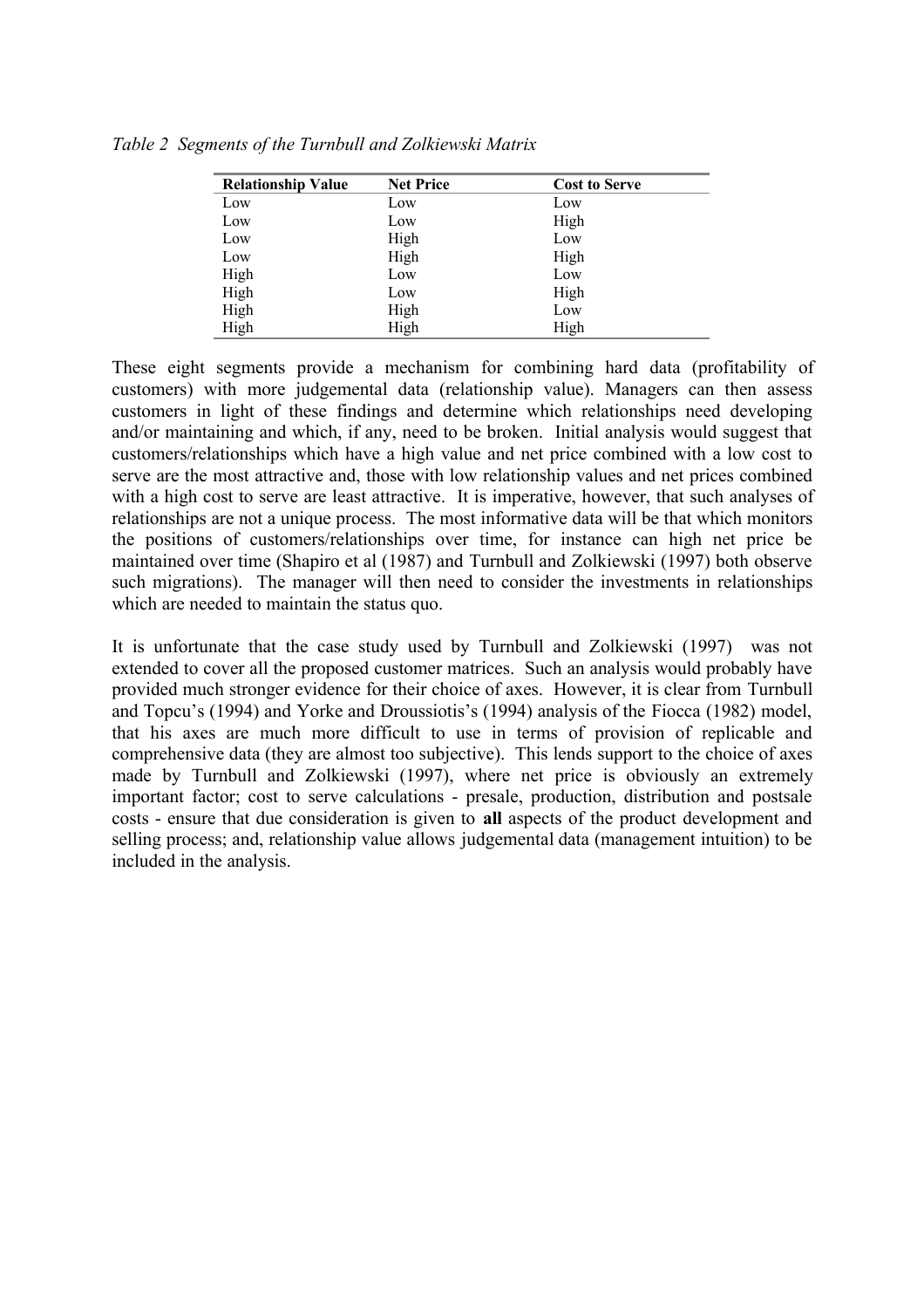



*Zolkiewski and Turnbull (1999) Portfolios and Network Model*

Zolkiewski and Turnbull (1999) develop their earlier work by considering the relationship between networks<sup>297</sup> and portfolios. They suggest that networks can also be visualized by viewing them in terms of their constituent portfolios. This would usually be:

- customer portfolio
- supplier portfolio
- indirect portfolio.

 $\overline{a}$ 

(Various alternatives to this can be proposed, according to the situation of the focal firm. For instance, public sector organizations may view their network in terms of supplier, funder, influencer and user portfolios.)

The notion of the correlation between portfolios and networks is also discussed in Zolkiewski and Turnbull (forthcoming) and Ritter (1999). Both these articles discuss the need to look at the connections between the organizations mapped on the portfolio. Ritter (1999) gives a two-dimensional perspective, while Zolkiewski and Turnbull (forthcoming) provide a three-

 $^{297}$  The concept of business or industrial networks has evolved from the study of dyadic relationships. It recognizes that organizations and relationships do not exist in a vacuum, rather that they are affected by a range of relationships in which they are involved to a lesser or greater extent. The network concept is discussed in detail in Håkansson and Snehota (1995). They provide a description of the network perspective. In which **actors** perform **activities** and/or control **resources**. They view networks as a combination of all the elements which they comprise (activity links, resource ties and actor bonds) and their functionality (dyad, single actor and network). They also acknowledge the effects upon the network of changes which develop over time.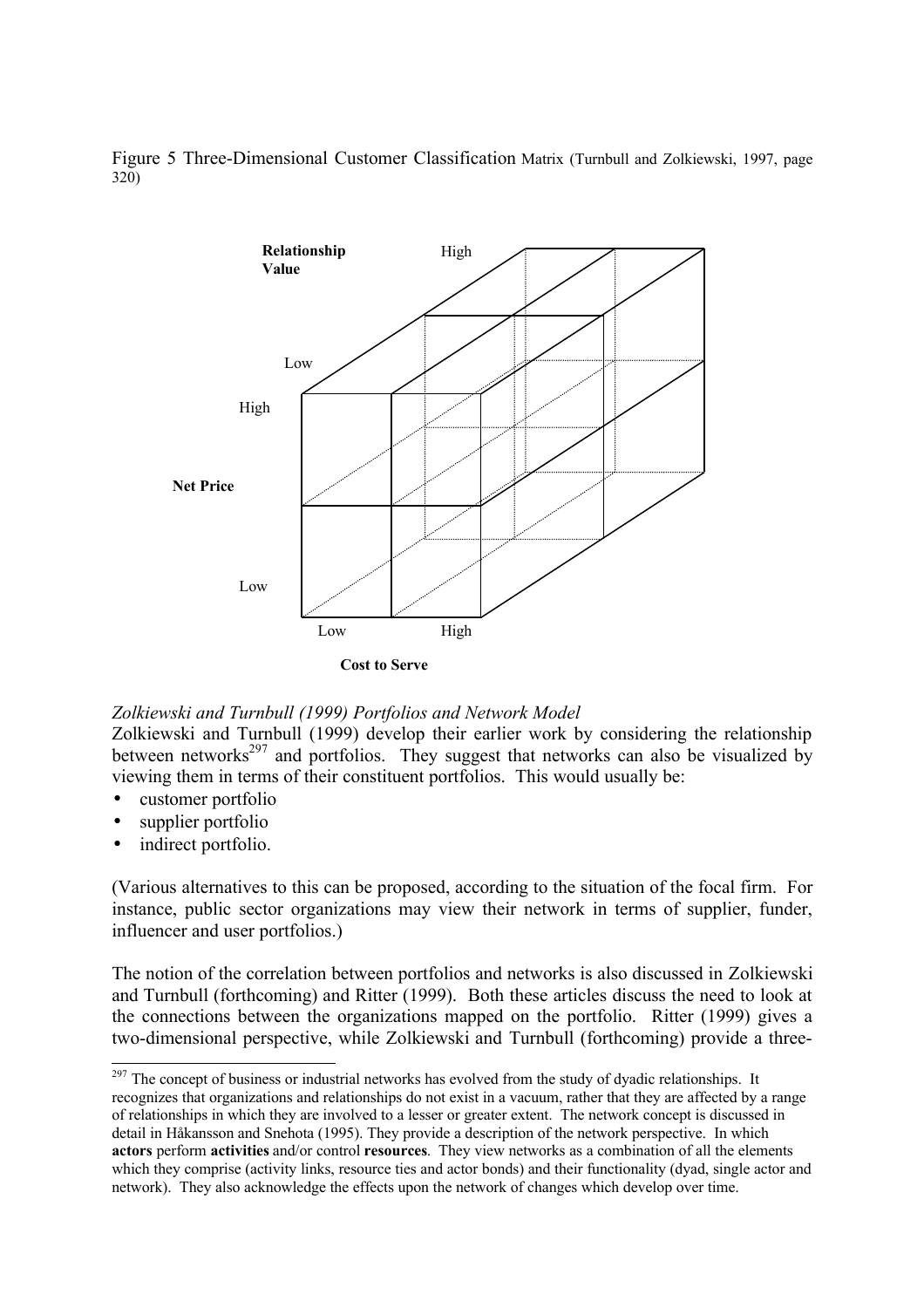dimensional perspective. Figure 6 shows an example of this, based upon Shapiro et als' (1987) matrix





Obviously, this enhances the strategic analysis process. Ensuring that the manager considers the wider implications of any actions he/she may instigate. It is clearly an area which demands further empirical testing and managerial application.

Zolkiewski and Turnbull (1999) do not suggest which of the portfolio models are best suited to this purpose. However, the strengths and weaknesses of the various models have been discussed at some length in this paper. It is the role of management to determine which model and which mode of analysis is most pertinent to the situation. The models described here are best seen as a range of tools and methods which are best developed using managerial judgement rather than academic suggestion.

# **The Future**

The discussion above illustrates that the concept of relationship portfolios is interesting and varied. It provides both scope for academic investigation and managerial prescription, especially as an aid to strategic decision making. The empirical evidence derived from tests of the models also demonstrates that the concept of portfolio management is of relevance to management. Not withstanding the usual criticisms of portfolio modelling, this area should provide an exciting area for strategic management support.

The concept of the indirect portfolio needs further development. Within its context it is possible to propose the development of competitor portfolios. These, when incorporated into the overall set of portfolios, should allow a strategist to map the links from competitors to an organization's customers and suppliers. This should facilitate wider thinking by, for example, introducing a consideration of possible competitor actions. In a similar vein potential supplier or potential customer portfolios could be introduced and they could be used in decisions about targeting new customers or selecting new suppliers.

Advances in technology mean that modelling such data should be easily accomplished. Computer databases should mean that financial data can be easily assimilated and managers should be able to record qualitative data alongside this to allow their decision making processes to be audited and available for future comparison.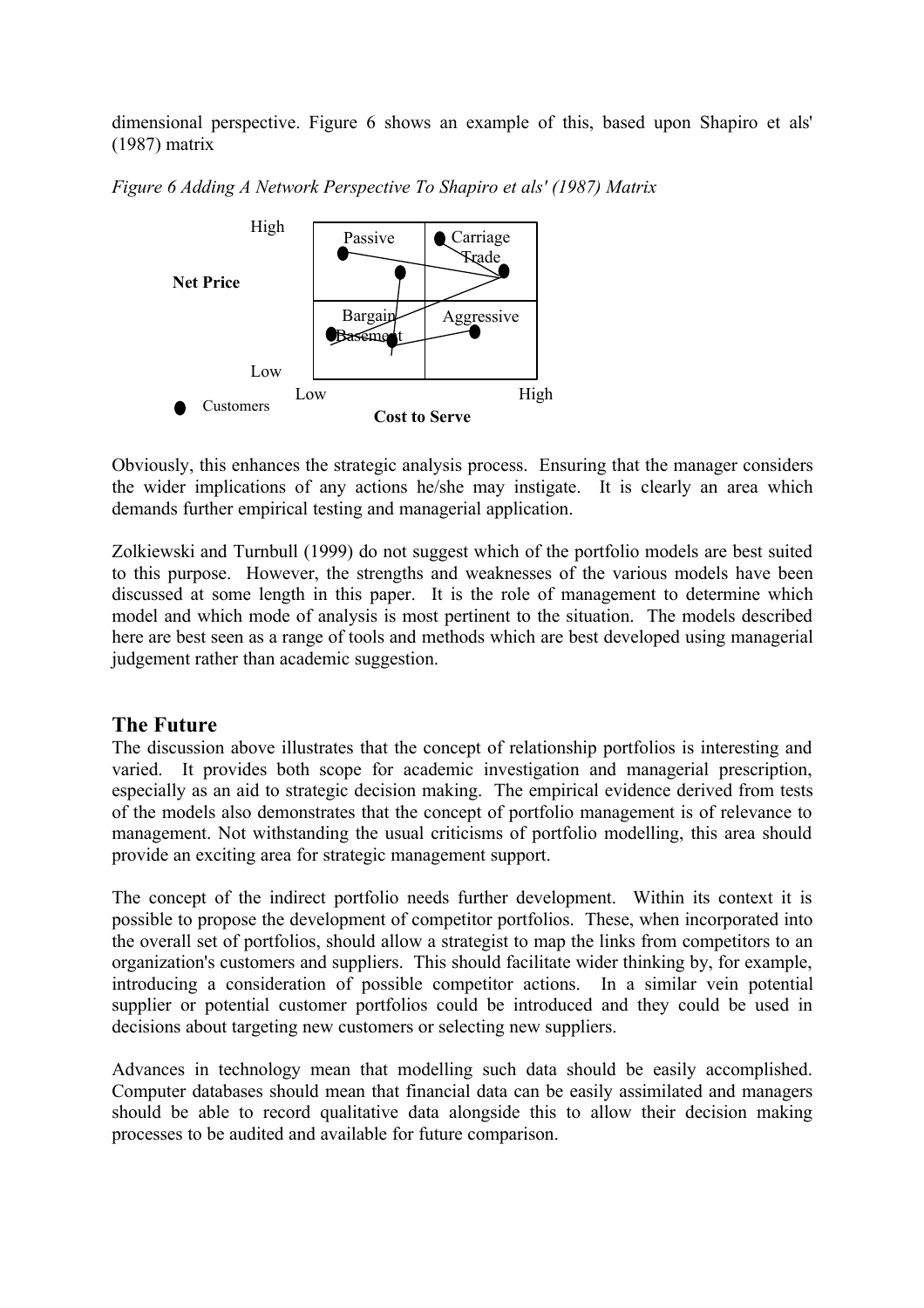There is great potential for further empirical testing and for conceptualization. In particular, rigorous comparisons of the various axes proposed in the different models needs undertaking along with the provision of definitive descriptions of the component, especially when qualitative issues are at hand. The standardization of such definitions is essential if the models are to be effectively and efficiently used as a strategic decision making tool.

Whether or not this type of modelling can be successfully transferred into the wider arena of relationship marketing is a more unpredictable situation. Despite advances in technology, the ability to precisely record the necessary data and then to model it may prove to be a far too onerous task. It may be that relationship marketing moves more to a scenario where segments rather than individual customers are subjected to portfolio analysis.

This area is also very interesting because it is one in which there seems to be a great deal of synergy in conceptualization between Americans and Europeans alike. It should, therefore, provide a basis for joint research and development rather than acting as a wedge to drive debate and argument further apart. What should also be recognized is that significant developments can be made when cross-fertilization of ideas is allowed to take place.

# **Managerial Implications**

The discussion above illustrates how relationship portfolios can provide a mechanism for developing a coherent relationship management strategy. However, choice of models or dimensions is not simple, it will partly depend on the nature of the firm itself and partly how it perceives its micro-environment - which factors are most important: relationship management; competitors' share; emergence of new markets etc. However, we believe that two-dimensional matrices do not provide enough depth of analysis. The answer may be in step-wise analysis (Fiocca, 1982; Campbell and Cunningham, 1983) or in multidimensional analysis (Turnbull and Zolkiewski, 1997). Indeed, by taking a network perspective and considering all the constituent portfolios that surround an organization (both direct and indirect) a manager can begin to analyze the micro-environment of the firm.

Choice of model must also be made with a full consideration of the limitations of using portfolio modelling. Each model has its own limitations, many of which have been highlighted in the earlier discussion. However, there are some which are common to most:

- The difficulty of and time taken to collect the appropriate data.
- How to achiever year-on-year consistency of data.
- How to deal with subjectivity.
- What do the axes really mean. This is best demonstrated by the variability in the suggested means for calculating customer profitability. Of the suggested calculations, cost-to-serve (Shapiro et al., 1987) appears to be most useful, because it is naturally adapted according to an organization's circumstances.
- In business-to-business markets there is often a lack of accurate market data such as percentage of market share taken by various firms. Hence, some of the axes can not be readily calculated.

It is also apparent from the various practical attempts to use the portfolio models that although these models are inherently appealing as a means for analysis, in practical terms they are extremely difficult to define. The real problem lies in the fact that the definitions simply do not involve easily collected 'hard' data; for example, many organizations do not have mechanisms which allow them to calculate the real 'cost to serve' individual customers or even market segments.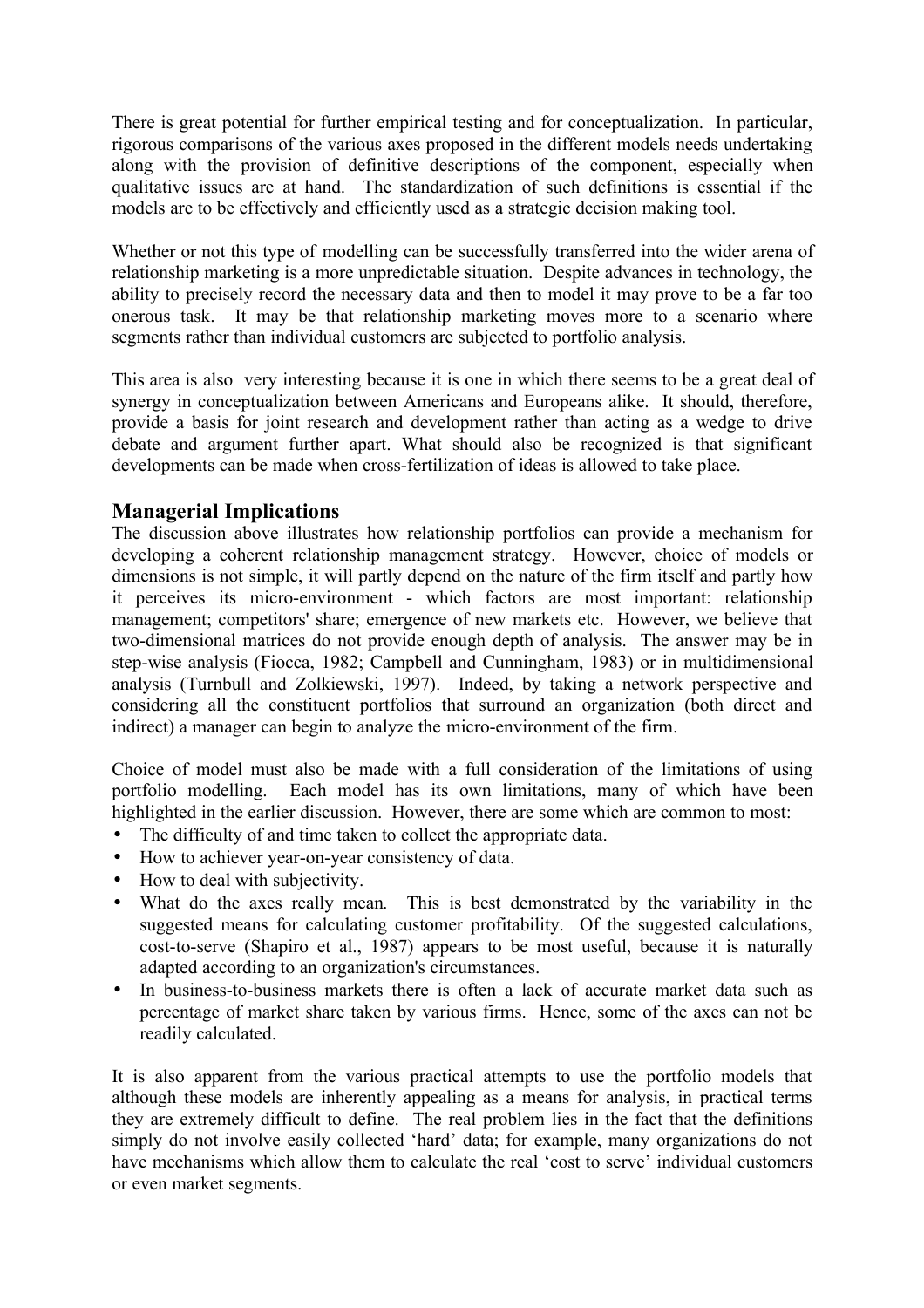The question of customer profitability and relationship value again has an inherent appeal. All firms want profitable customers and valuable relationships. The difficulty comes with the associated calculations. However, it is imperative that Shapiro et als' (1987) suggestion that the real costs of supporting various customers should not be considered in isolation by managers and that they should be aware that high variations in these costs do often exist. It is also crucial that the data used to calculate customer profitability takes into account adaptation/development costs for new products/services as well as the more 'tangible' indirect costs such as sales expenses. Yorke (1984) notes how infrequently management attention is paid to the effects in terms of net profit of applying resources to a particular segment or even a particular customer.

Finally, a manager needs to be able to respond to the data collected. This should be done following the age old management practice:

- undertake repeated analysis of the data
- prepare appropriate action plans
- implement the plans
- monitor and evaluate the outcomes of the plans
- feed the results back into the planning process.

On a tactical level managers need to consider what is the optimum spread of customers on a matrix. This needs careful attention and the application of managerial judgement and experience. It cannot be prescribed by a text. They should also be prepared to vary their management style in response to the analysis they prepare. For example a different style may well be needed to deal with customers who do not yield much profit and present high costs to serve.

# **Conclusion**

Relationship portfolio modelling clearly can play an important role in strategic marketing management. On a simple level, analysis of either customer or supplier relationships can provide important inputs into the management process. However, by moving to a view of the network as a set, or series, of portfolios, a much wider strategic perspective can be gained.

All the models which have been discussed can clearly provide input to management decision making. However, consideration needs to be given as to which are the most pertinent variables and how subjective data can be included in a way which will allow consistency of comparison in future years. Additionally, other quantitative measures of customer/portfolio management need to be determined.

The notion of the network as a set of portfolios (customer, supplier, indirect, competitor, potential customer and/or supplier) provides an exciting opportunity for academic research and managerial practice. It offers a mechanism which allows managers to map the complexity of the network concept in a relatively simple manner, without needing to understand and critically evaluate the multitude of associated theory. By taking the perspective of a firm as being embedded in three types of relationship portfolio we can infer that that portfolio analysis provides the key to successful relationship management. And important inputs to strategic management.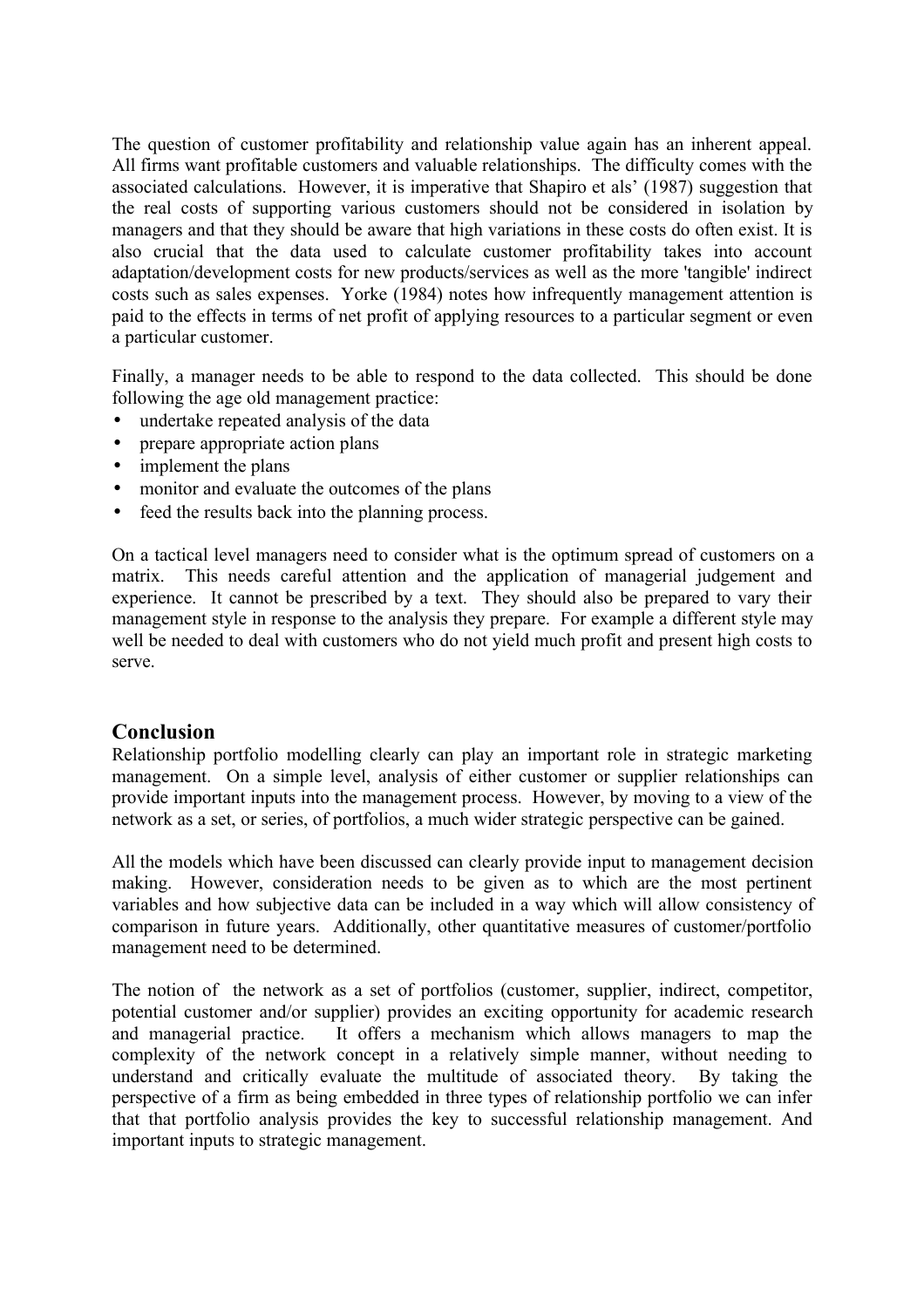Clearly, this work needs further development and testing. For example, the dimensions which are optimal in various scenarios could be determined, ways in which subjective data can be incorporated into calculations need to be developed. Further comparisons of the different models would also be useful. Ford, McDowell and Turnbull (1996) point to the inherent complexity of the network which surrounds an organization result in a reliance on managerial experience and intuition rather than on inherent planning. As early as 1982, Haspeslagh pointed out that the most important decision for managers was the selection of the models which are appropriate to their situation rather than an arbitrary judgement over the relative merits of various models and axes.

# **Acknowledgements**

Kind thanks are given to Malcolm Cunningham and Kristian Möller for their thoughtprovoking comments and encouragement.

# **References**

Campbell, Nigel C.G. and Malcolm T. Cunningham (1983) "Customer Analysis for Strategy Development in Industrial Markets", *Strategic Management Journal*, 4, 369-380.

Cunningham, Malcolm T. (1982) 'An Interaction Approach to Purchasing Strategy' in *International Marketing and Purchasing of Industrial Goods.* Håkansson, Håkan, ed. New York: John Wiley & Sons.

Cunningham, Malcolm T. and Elling Homse (1982) 'An Interaction Approach to Marketing Strategy' in *International Marketing and Purchasing of Industrial Goods.* Håkansson, Håkan, ed. New York: John Wiley & Sons.

Dickson, Peter R. (1983) 'Distributor Portfolio Analysis And The Channel Dependence Matrix: New Techniques For Understanding And Managing The Channel', *Journal of Marketing*, 47 (Summer), pp. 35-44.

Dubinsky, Alan J. and Thomas N. Ingram (1984) 'A Portfolio Approach To Account Profitability', *Industrial Marketing Management*, 13, pp. 33 - 41.

Fiocca, Renato (1982) "Account Portfolio Analysis for Strategy Development", *Industrial Marketing Management*, 11, pp. 53-62.

Ford, David (1982) 'The Development of Buyer-Seller Relationships in Industrial Markets' in *International Marketing and Purchasing of Industrial Goods.* Håkansson, Håkan, ed. New York: John Wiley & Sons.

Ford, David, ed. (1990), *Understanding Business Markets*. San Diego, California*:* Academic Press.

Ford, David, ed. (1997), *Understanding Business Markets, 2 nd Edition*. London*:* The Dryden Press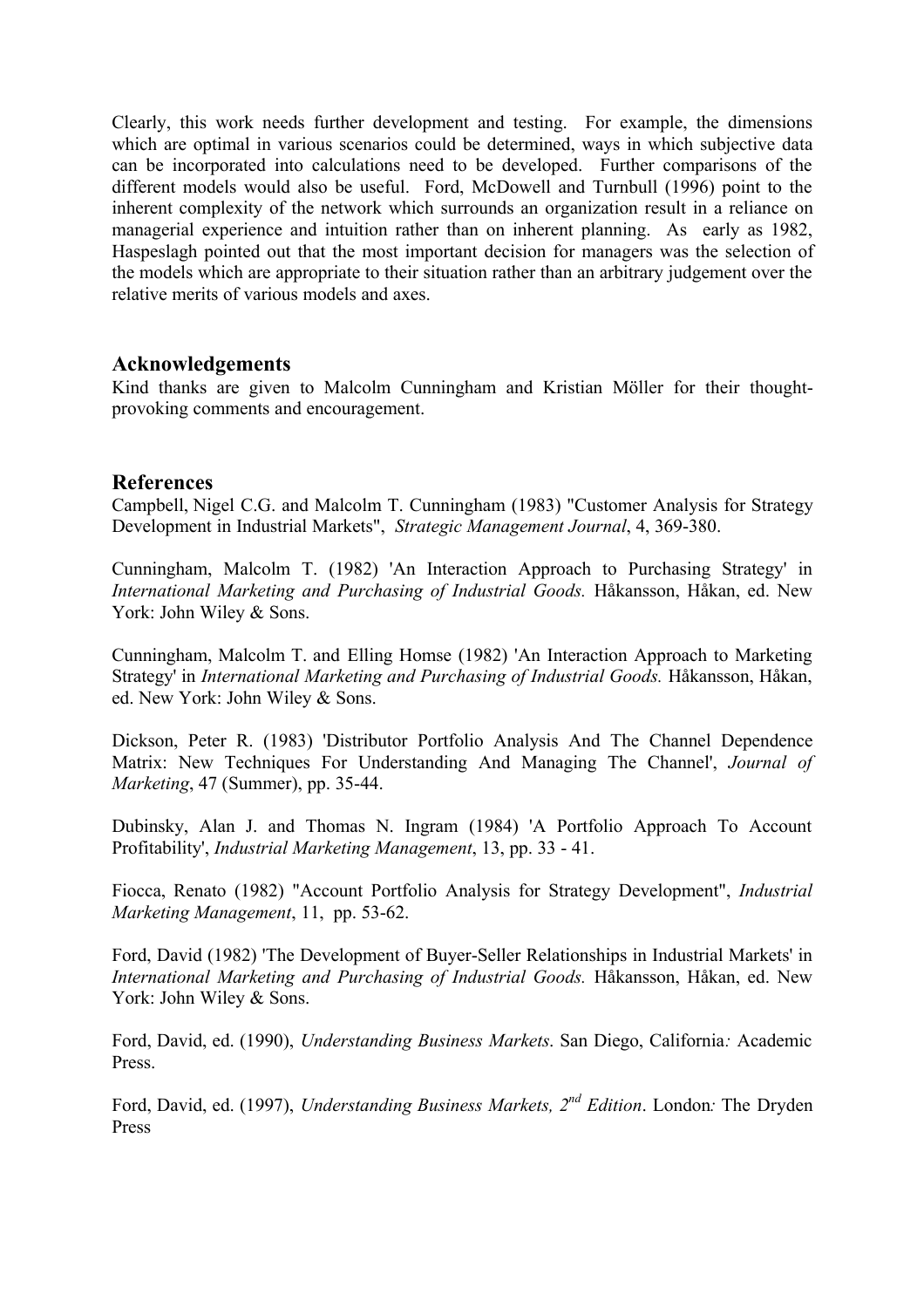Ford, David; Raymond McDowell and Peter Turnbull (1996) "Business-To-Business Marketing: Strategic Decisions About Portfolios of Relationships", in 1996 Research Conference Proceedings *Contemporary Knowledge of Relationship Marketing*, Parvatiyar, Atul and Jagdish N. Sheth, eds. Emory University Atlanta: Center for Relationship Marketing, Roberto C. Guizueta Business School.

Håkansson, Håkan, ed. (1982) *International Marketing and Purchasing of Industrial Goods.* New York: John Wiley & Sons.

Håkansson, Håkan and Ivan Snehota, eds. (1995) *Developing Relationships in Business Networks*. London: Routledge.

Haspeslagh, Phillipe (1982) 'Portfolio Planning: Uses and Limits' *Harvard Business Review*, January-February 1982, pp. 58-73.

Krapfel, Robert E. Jr., Deborah Salmond and Robert Spekman (1991) "A Strategic Approach to Managing Buyer-Seller Relationships", *European Journal of Marketing*, 25,9, pp. 22-37.

Markowitz H. M. (1952) "Portfolio Selection", *Journal of Finance*, March, pp. 77-91.

Olsen, Rasmus Friss and Lisa M. Ellram (1997) 'A Portfolio Approach to Supplier Relationships', *Industrial Marketing Management*, Vol. 26, pp. 101-113.

Rangan, Kasturi V., Rowland T. Moriarty and Gordon S. Swartz (1992), "Segmenting Customers in Mature Industrial Markets" *Journal of Marketing*, 56 (October), pp.72-82.

Ritter, Thomas (1999) 'Interconnected Relationships: The Effects of Relationships on Relationships', in McLoughlin, Damien and Conor Horan (eds.) *Interaction, Relationships and Networks: Towards The New Millennium. Proceedings of the 15th Annual IMP Conference*. Dublin: University College.

Shapiro, Benson P., V. Kasturi Rangan, Rowland T. Moriarty and Elliot B. Ross (1987) "Manage Customers for Profits (not Just Sales)", *Harvard Business Review*, September-October 1987, pp.101-108.

Sharpe, W. F. (1963) 'A Simplified Model For Portfolio Analysis', *Management Science,* Jannuary 1963, pp. 277 - 293.

Sheth, Jagdish N. and Arun Sharma (1997) 'Supplier Relationships, Emerging Issues and Challenges', *Industrial Marketing Management*, 26, pp. 91 - 100.

Turnbull, Peter W. and Jean-Paul Valla, eds. (1986), *Strategies for International Industrial Marketing*. London: Croom Helm.

Turnbull, Peter W. and Sule Topcu (1994) "Customer' Profitability in Relationship Life Cycles", Proceedings of the 10th IMP Conference, Groningen, Netherlands

Turnbull, Peter W. and Judy M. Zolkiewski (1997) "Profitability in Customer Portfolio Planning" in Ford, David (ed.) *Understanding Business Markets, 2nd Edition*. London: The Dryden Press.